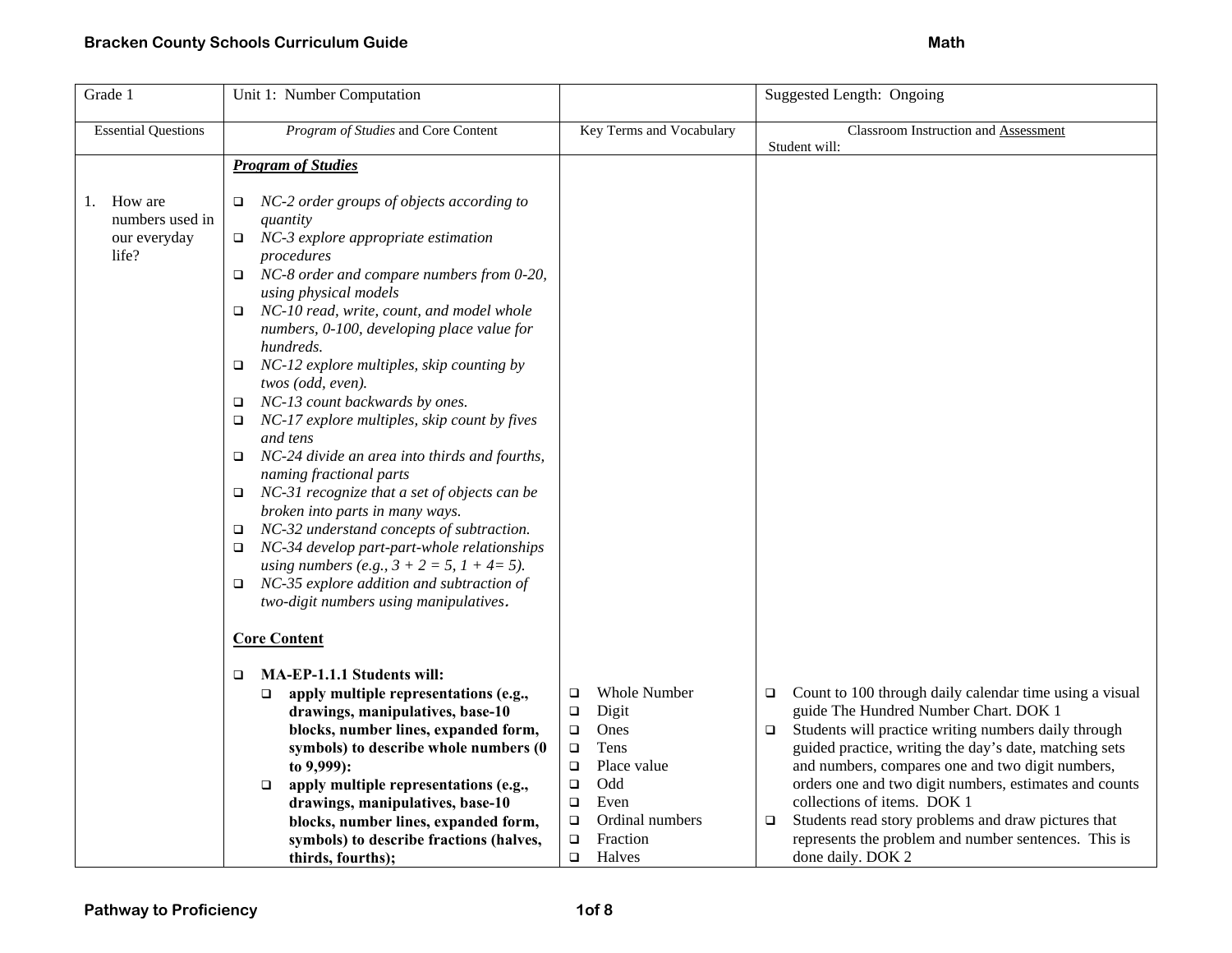| Grade 1                    | Unit 1: Number Computation                                                                                                                                                                                                                                                                                                                                                                                                                                                                             |                                                          | Suggested Length: Ongoing                                                                                                                                                                                                                                                                   |
|----------------------------|--------------------------------------------------------------------------------------------------------------------------------------------------------------------------------------------------------------------------------------------------------------------------------------------------------------------------------------------------------------------------------------------------------------------------------------------------------------------------------------------------------|----------------------------------------------------------|---------------------------------------------------------------------------------------------------------------------------------------------------------------------------------------------------------------------------------------------------------------------------------------------|
| <b>Essential Questions</b> | Program of Studies and Core Content                                                                                                                                                                                                                                                                                                                                                                                                                                                                    | Key Terms and Vocabulary                                 | Classroom Instruction and Assessment<br>Student will:                                                                                                                                                                                                                                       |
|                            | apply these numbers to represent real-<br>$\Box$<br>world problems; and<br>explain how the base 10 number<br>$\Box$<br>system relates to place value. DOK 2                                                                                                                                                                                                                                                                                                                                            |                                                          |                                                                                                                                                                                                                                                                                             |
|                            | MA-EP-1.1.2 Students will read, write, and<br>rename whole numbers (0 to 9,999) and apply<br>to real-world and mathematical problems.                                                                                                                                                                                                                                                                                                                                                                  | Equals<br>$\Box$                                         | Students will identify squares in a train using terms<br>$\Box$                                                                                                                                                                                                                             |
|                            | MA-EP-1.1.3 Students will compare $\langle \leq, > \rangle$<br>$\Box$<br>=) and order whole numbers to whole<br>numbers, decimals to decimals (as money<br>only) and fractions to fractions (limited to<br>pictorial representation). DOK 1                                                                                                                                                                                                                                                            | Addition<br>$\Box$<br>Subtraction<br>$\Box$              | "fewest" and "most". DOK 2                                                                                                                                                                                                                                                                  |
|                            | MA-EP-1.2.1Students will apply and<br>$\Box$<br>describe appropriate strategies for<br>estimating quantities of objects and<br>computational results (limited to addition<br>and subtraction). DOK 2                                                                                                                                                                                                                                                                                                   |                                                          | Activity: Students will estimate quantities of objects.<br>$\Box$<br>Students will work in groups at workstations to estimate<br>and count objects that are in containers. Students will<br>record the data that is collected at each workstation is a<br>specially designed booklet. DOK 2 |
|                            | MA-EP-1.3.1 Students will analyze real-<br>$\Box$<br>world problems to identify the appropriate<br>mathematical operations, and will apply<br>operations to solve real-world problems<br>with the following constraints:<br>add and subtract whole numbers with<br>$\Box$<br>three digits or less;<br>multiply whole numbers of 10 or less;<br>□<br>add and subtract fractions with like<br>$\Box$<br>denominators less than or equal to four<br>and<br>add and subtract decimals related to<br>$\Box$ |                                                          | Students are introduced to addition and subtraction<br>$\Box$<br>through the use of strategies. (Examples: Doubles,<br>"The Doubles Rap", doubles plus 1, The Dot Cube<br>Game, Shake Those Beans to teach fact families,<br>number line, touch math, skip counting) DOK 2                  |
|                            | money. DOK 2<br>MA-EP-1.3.2 Students will skip-count<br>$\Box$<br>forward and backward by 2s, 5s, 10s, and                                                                                                                                                                                                                                                                                                                                                                                             | Forward<br>$\Box$<br>Solve<br>□<br>Tally marks<br>$\Box$ | Practice skip counting by 2's through the use of a<br>$\Box$<br>number line and a hundred number charts. DOK 1<br>Activity: Students will brainstorm a list of items that<br>$\Box$<br>come in 2's. DOK 2                                                                                   |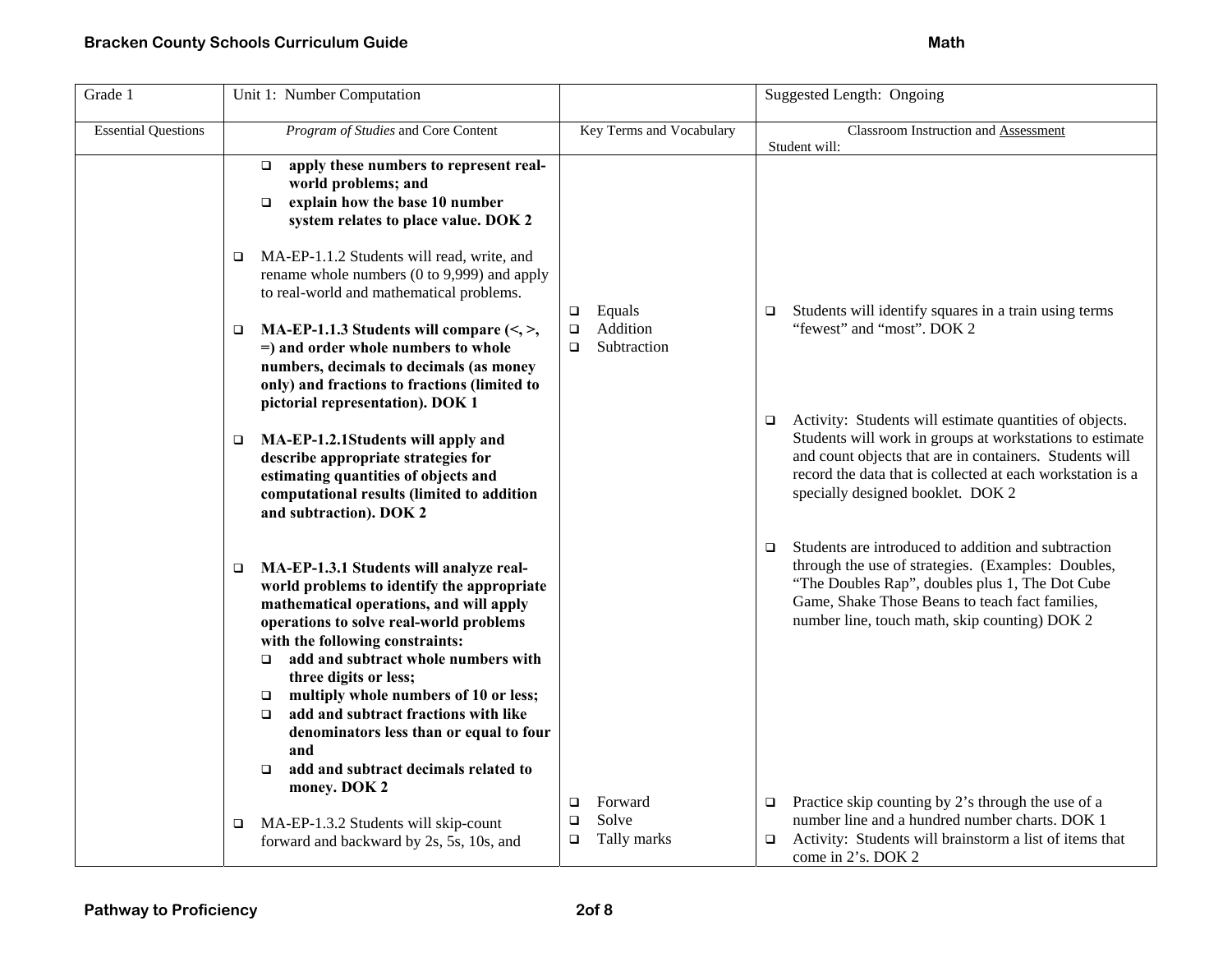| Grade 1                    | Unit 1: Number Computation                                                                                                                                                                                                                     |                          | Suggested Length: Ongoing                                                                                                                                                                                                                                    |
|----------------------------|------------------------------------------------------------------------------------------------------------------------------------------------------------------------------------------------------------------------------------------------|--------------------------|--------------------------------------------------------------------------------------------------------------------------------------------------------------------------------------------------------------------------------------------------------------|
| <b>Essential Questions</b> | Program of Studies and Core Content                                                                                                                                                                                                            | Key Terms and Vocabulary | Classroom Instruction and Assessment<br>Student will:                                                                                                                                                                                                        |
|                            | 100s.                                                                                                                                                                                                                                          |                          | Students will count by 5's using tally marks to keep<br>$\Box$<br>score through math computation races. DOK 1<br>Students will use a number line that displays multiples<br>$\Box$<br>of five to aid assist in their counting to help<br>memorization. DOK 1 |
|                            |                                                                                                                                                                                                                                                |                          | To the tune of "BINGO" students sing a song to learn<br>$\Box$<br>even and odd numbers. Students also will sing "Two<br>Shoes" along with the movements to learn even and odd                                                                                |
|                            | MA-EP-1.3.3 Students will divide two digit<br>□<br>numbers by single digit divisors (with or<br>without remainders) in real-world and<br>mathematical problems.                                                                                |                          | numbers. DOK 1<br><b>Assessments:</b> ongoing throughout the year<br>$\Box$                                                                                                                                                                                  |
|                            | MA-EP-1.5.1Students will identify and<br>□<br>provide examples of odd numbers, even<br>numbers, and multiples of a number and<br>will apply these numbers to solve real-<br>world problems. DOK 2                                              |                          |                                                                                                                                                                                                                                                              |
|                            | MA-EP-1.5.2 Students will use the<br>□<br>commutative properties of addition and<br>multiplication, the identity properties of<br>addition and multiplication and the zero<br>property of multiplication in written and<br>mental computation. |                          |                                                                                                                                                                                                                                                              |

| Grade 1                                                           | Unit 2: Geometry/Measurement                                                                                                                                                                                               |                          | Suggested Length: Ongoing                             |
|-------------------------------------------------------------------|----------------------------------------------------------------------------------------------------------------------------------------------------------------------------------------------------------------------------|--------------------------|-------------------------------------------------------|
| <b>Essential Questions</b>                                        | <i>Program of Studies</i> and Core Content                                                                                                                                                                                 | Key Terms and Vocabulary | Classroom Instruction and Assessment<br>Student will: |
| How do we use<br>geometry and<br>measurement in<br>everyday life? | <b>Program of Studies</b><br>GM-1 identify, describe, and make geometric<br>□<br>figures (e.g., circle, triangle, square,<br>rectangle).<br>GM-2 compare the size (larger/smaller) and<br>shape of plane geometric figures |                          |                                                       |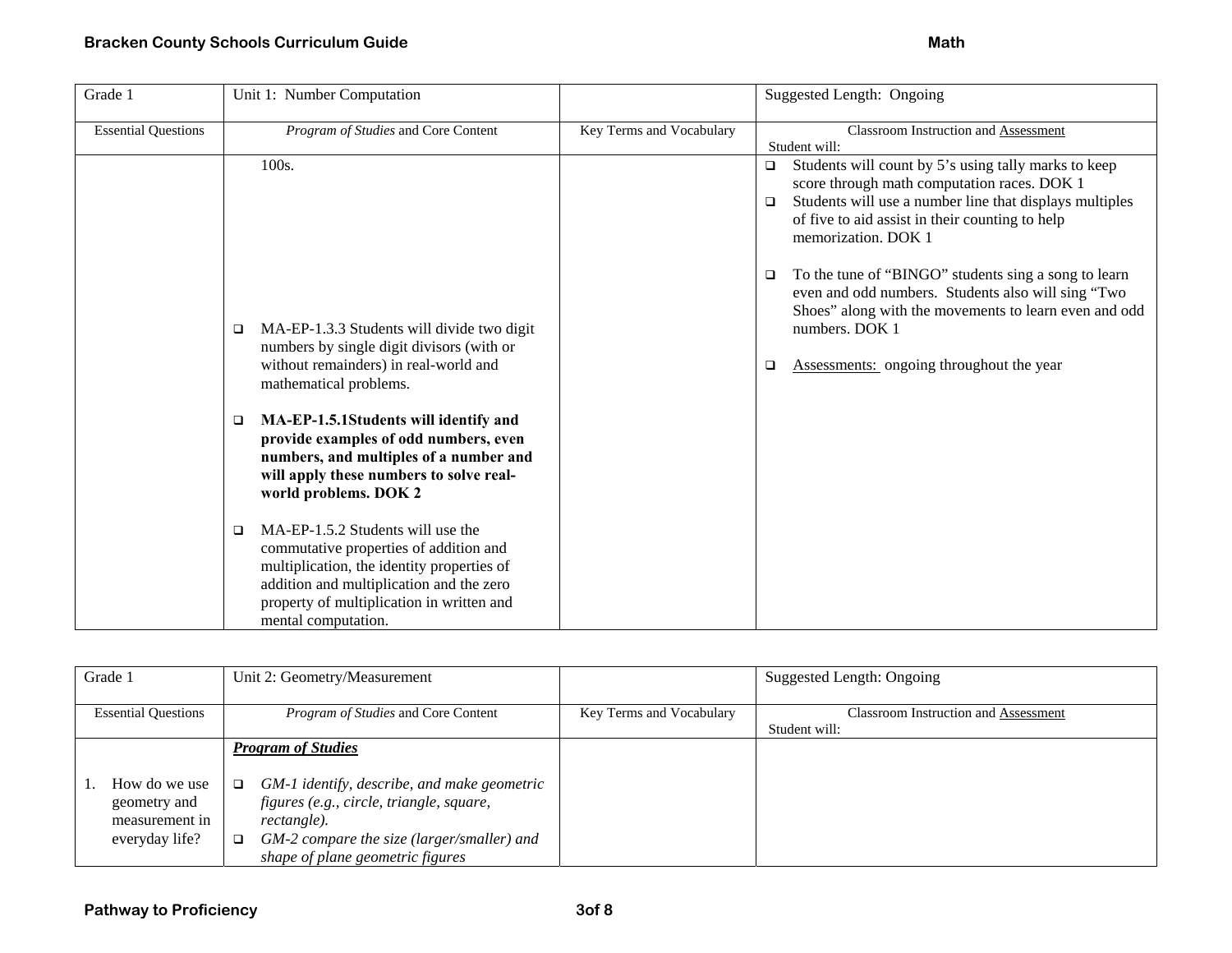| Grade 1                    | Unit 2: Geometry/Measurement                                                                                                                                                                                                                                                                                                                                                                                                                                                                                                                                                      |                                                                                                            | <b>Suggested Length: Ongoing</b>                                                                                                                                                                                                                                                                                                                                                                                                                                                                                                                                                                                                                                     |
|----------------------------|-----------------------------------------------------------------------------------------------------------------------------------------------------------------------------------------------------------------------------------------------------------------------------------------------------------------------------------------------------------------------------------------------------------------------------------------------------------------------------------------------------------------------------------------------------------------------------------|------------------------------------------------------------------------------------------------------------|----------------------------------------------------------------------------------------------------------------------------------------------------------------------------------------------------------------------------------------------------------------------------------------------------------------------------------------------------------------------------------------------------------------------------------------------------------------------------------------------------------------------------------------------------------------------------------------------------------------------------------------------------------------------|
| <b>Essential Questions</b> | Program of Studies and Core Content                                                                                                                                                                                                                                                                                                                                                                                                                                                                                                                                               | Key Terms and Vocabulary                                                                                   | Classroom Instruction and Assessment<br>Student will:                                                                                                                                                                                                                                                                                                                                                                                                                                                                                                                                                                                                                |
|                            | GM-4 draw two-dimensional shapes<br>$\Box$<br>GM-7 determine if simple shapes are<br>$\Box$<br>symmetrical<br>GM-10 determine lines of symmetry in simple<br>$\Box$<br>shapes.<br>GM-19 compare and order by size (e.g.,<br>$\Box$<br>large/small) and length/width.<br>GM-20 identify coins and bills by value.<br>$\Box$<br>GM-21 tell time to the hour.<br>$\Box$                                                                                                                                                                                                              |                                                                                                            |                                                                                                                                                                                                                                                                                                                                                                                                                                                                                                                                                                                                                                                                      |
|                            | <b>Core Content</b>                                                                                                                                                                                                                                                                                                                                                                                                                                                                                                                                                               |                                                                                                            |                                                                                                                                                                                                                                                                                                                                                                                                                                                                                                                                                                                                                                                                      |
|                            | MA-EP-2.1.1 Students will apply standard<br>$\Box$<br>units to measure length (to the nearest<br>half-inch or nearest centimeter) and to<br>determine;<br>weight (nearest pound);<br>$\Box$<br>time (nearest quarter hour);<br>□<br>money (identify coins and bills by<br>$\Box$<br>value)and<br>temperature (Fahrenheit). DOK 1<br>$\Box$<br>MA-EP-2.1.2 Students will use standard units<br>$\Box$<br>to measure temperature in Fahrenheit and<br>Celsius to the nearest degree.<br>MA-EP-2.1.3 Students will choose<br>$\Box$<br>appropriate tools (e.g., thermometer, scales, | Cup<br>$\Box$<br>Quart<br>□<br>Gallon<br>□<br>Liter<br>$\Box$<br>Points<br>$\Box$<br>Inch $(es)$<br>$\Box$ | Students identify shortest/longest lengths of line<br>$\Box$<br>segments. DOK 1<br>Students draw a line segments by connecting two<br>$\Box$<br>endpoints by use of a ruler. DOK 2<br>Using a variety of containers students will distinguish<br>$\Box$<br>between which has more or less liquid thru teacher<br>demonstration. DOK 2<br>Students will visualize that although the containers are<br>$\Box$<br>different sizes the amount of liquid contained in them<br>may look different even though each one contains the<br>same amount. DOK 2<br>Through class demonstration students are introduced to<br>$\Box$<br>the terms quart, gallon and liters. DOK 2 |
|                            | balances, clock, ruler) for specific<br>measurement tasks.<br>MA-EP-2.1.4 Students will use nonstandard<br>$\Box$<br>and standard units of measurement to identify<br>measurable attributes of an object (length -<br>in, cm; weight $-$ oz, lb) and make an estimate<br>using appropriate units of measurement.                                                                                                                                                                                                                                                                  |                                                                                                            |                                                                                                                                                                                                                                                                                                                                                                                                                                                                                                                                                                                                                                                                      |
|                            | MA-EP-2.1.5 Students will use units of<br>$\Box$<br>measurement to describe and compare                                                                                                                                                                                                                                                                                                                                                                                                                                                                                           |                                                                                                            |                                                                                                                                                                                                                                                                                                                                                                                                                                                                                                                                                                                                                                                                      |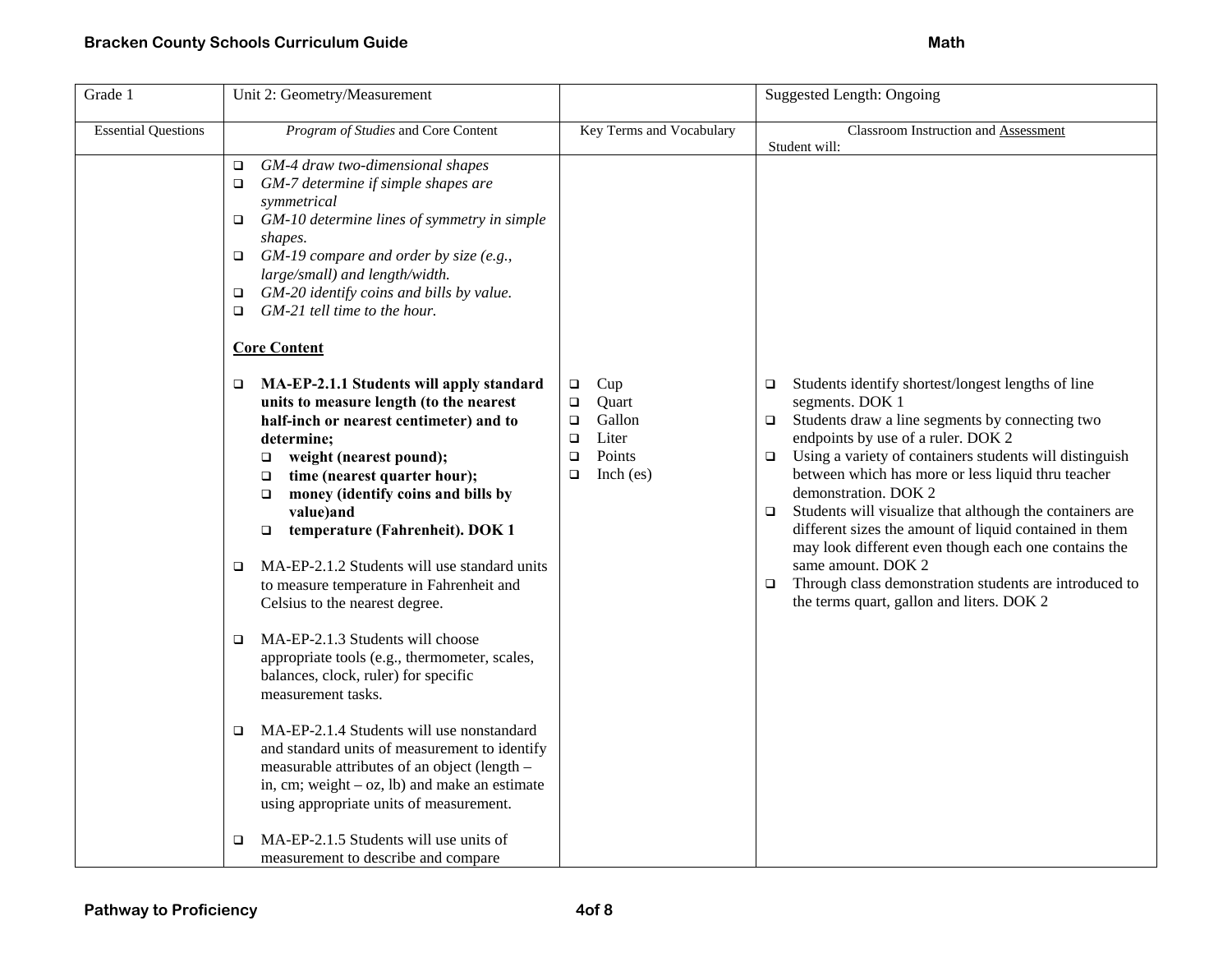| Grade 1                    | Unit 2: Geometry/Measurement                                                                                                                                                                                                                                                                                |                                                                                                                             | <b>Suggested Length: Ongoing</b>                                                                                                                    |
|----------------------------|-------------------------------------------------------------------------------------------------------------------------------------------------------------------------------------------------------------------------------------------------------------------------------------------------------------|-----------------------------------------------------------------------------------------------------------------------------|-----------------------------------------------------------------------------------------------------------------------------------------------------|
| <b>Essential Questions</b> | Program of Studies and Core Content                                                                                                                                                                                                                                                                         | Key Terms and Vocabulary                                                                                                    | Classroom Instruction and Assessment<br>Student will:                                                                                               |
|                            | attributes of objects to include length (in, cm),<br>width, height, money (cost), temperature (F),<br>and weight (oz, lb), and sort objects and<br>compare attributes by shape, size, and color.<br>MA-EP-2.1.6 Students will estimate weight,<br>$\Box$                                                    |                                                                                                                             | Students will measure a variety of objects using non-<br>$\Box$<br>standard units of measurement such as linking cubes.                             |
|                            | length, perimeter, area, angles, and time using<br>appropriate units of measurement.                                                                                                                                                                                                                        |                                                                                                                             | DOK <sub>2</sub>                                                                                                                                    |
|                            | MA-EP-2.2.1 Students will describe, define,<br>□<br>give examples of and use to solve real-world<br>and mathematical problems nonstandard and<br>standard (U.S. Customary, metric) units of<br>measurement to include length (in., cm.),<br>time, money, temperature (Fahrenheit) and<br>weight (oz., lb.). |                                                                                                                             |                                                                                                                                                     |
|                            | MA-EP-2.2.2 Students will determine elapsed<br>$\Box$<br>time by half hours.                                                                                                                                                                                                                                |                                                                                                                             |                                                                                                                                                     |
|                            | MA-EP-2.2.3 Students will convert units<br>$\Box$<br>within the same measurement system<br>including money (dollars, cents), time<br>(minutes, hours, days, weeks, months), weight<br>(ounce, pound), and length (inch, foot).                                                                              |                                                                                                                             |                                                                                                                                                     |
|                            | MA-EP-3.1.1 Students will describe and<br>$\Box$<br>provide examples of basic geometric<br>elements and terms (sides, edges, faces,<br>bases, vertices, angles), and will apply these<br>elements to solve real-world and<br>mathematical problems. DOK 2                                                   | Angles<br>о<br>Point<br>□<br>Segment<br>$\Box$<br>Sides<br>$\Box$<br>$\Box$<br>Edges<br>Length<br>$\Box$<br>Width<br>$\Box$ | Given a particular shape, students will identify and<br>$\Box$<br>classify objects found in the classroom/school by their<br>characteristics. DOK 2 |
|                            | MA-EP-3.1.2 Students will describe and<br>□<br>provide examples of basic two-dimensional<br>shapes (circles, triangles, squares,<br>rectangles, trapezoids, rhombuses,                                                                                                                                      | $\Box$<br>Circle<br>Square<br>$\Box$<br>Rectangle<br>$\Box$                                                                 | Students will cover a design using pattern blocks and<br>□<br>then create their own design using different shapes.<br>DOK <sub>2</sub>              |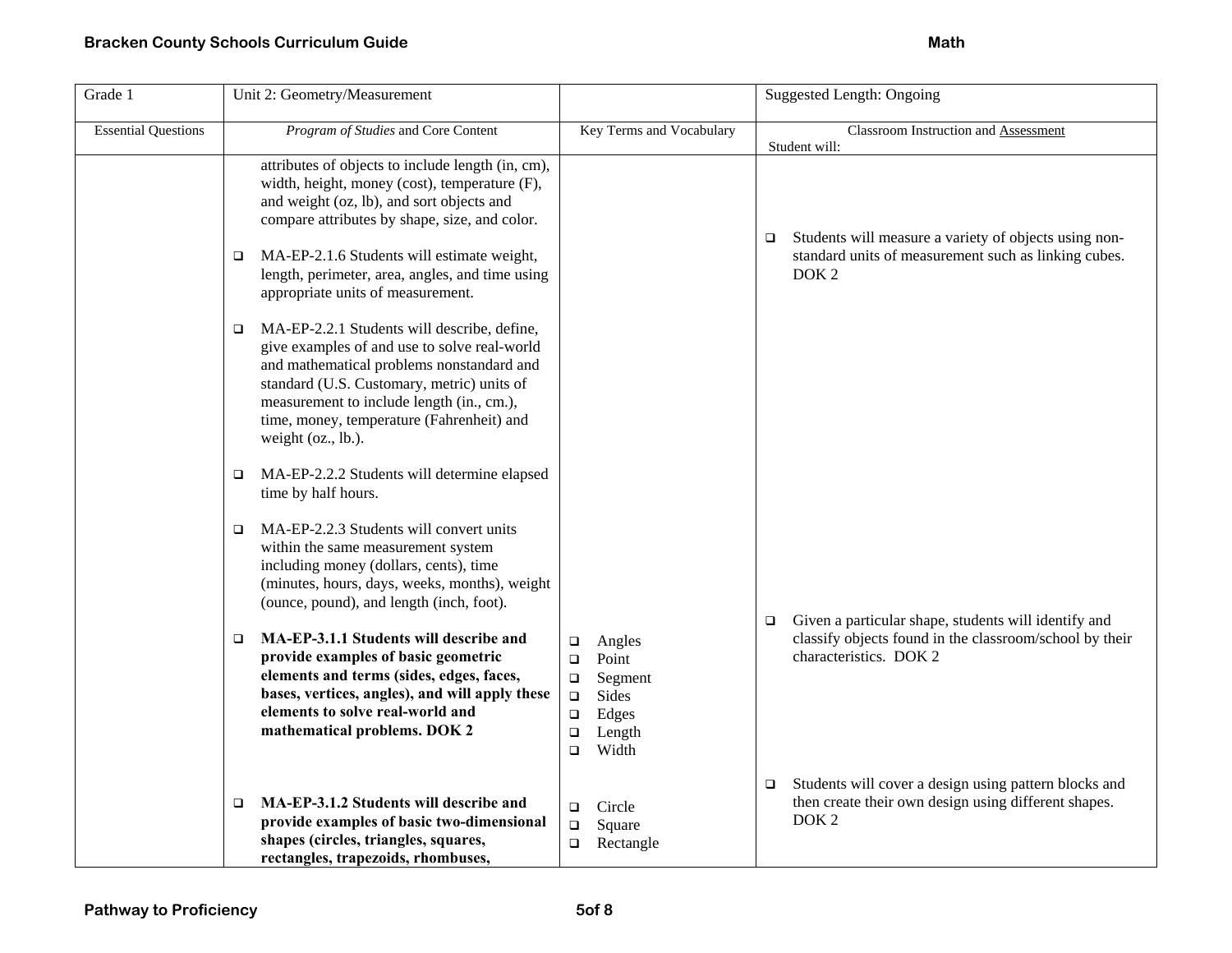| Grade 1                    | Unit 2: Geometry/Measurement                                                                                                                                                                                        |                                    | Suggested Length: Ongoing                                                                                                                     |
|----------------------------|---------------------------------------------------------------------------------------------------------------------------------------------------------------------------------------------------------------------|------------------------------------|-----------------------------------------------------------------------------------------------------------------------------------------------|
| <b>Essential Questions</b> | Program of Studies and Core Content                                                                                                                                                                                 | Key Terms and Vocabulary           | Classroom Instruction and Assessment<br>Student will:                                                                                         |
|                            | hexagons), and will apply these shapes to<br>solve real-world and mathematical<br>problems. DOK 2                                                                                                                   | Triangle<br>$\Box$<br>Hexagon<br>□ | Through teacher demonstration students are introduced<br>O.<br>to the terms cone and sphere and name similar objects.                         |
|                            | MA-EP-3.1.3 Students will describe and<br>□<br>provide examples of basic three-<br>dimensional objects (spheres, cones,<br>cylinders, pyramids, cubes), and will apply                                              | Cones<br>□<br><b>Spheres</b><br>□  | They will be shown a drumstick ice cream and the globe<br>to make a real-life connection. DOK 2                                               |
|                            | the attributes to solve real-world and<br>mathematical problems. DOK 1                                                                                                                                              |                                    | Thru comparing and contrasting different shapes and<br>□<br>teacher demonstration students will identify which<br>shapes are congruent. DOK 2 |
|                            | MA-EP-3.1.5 Students will identify and<br>□<br>describe congruent figures in real-world and<br>mathematical situations.                                                                                             | Congruent<br>$\Box$                |                                                                                                                                               |
|                            | MA-EP-3.2.1 Students will describe and<br>□<br>provide examples of line symmetry in real-<br>world and mathematical problems or will<br>apply one line of symmetry to construct a<br>simple geometric design. DOK 2 |                                    |                                                                                                                                               |
|                            | MA-EP-3.3.1 Students will locate points on a<br>❏<br>grid representing a positive coordinate<br>system.                                                                                                             |                                    |                                                                                                                                               |

| Grade 1                                                                     | Unit 3:Probability/Statistics                                                                                                                                                                                                                                                           |                          | Suggested Length: Ongoing                   |
|-----------------------------------------------------------------------------|-----------------------------------------------------------------------------------------------------------------------------------------------------------------------------------------------------------------------------------------------------------------------------------------|--------------------------|---------------------------------------------|
| <b>Essential Questions</b>                                                  | <i>Program of Studies</i> and Core Content                                                                                                                                                                                                                                              | Key Terms and Vocabulary | <b>Classroom Instruction and Assessment</b> |
|                                                                             |                                                                                                                                                                                                                                                                                         |                          | Student will:                               |
|                                                                             | <b>Program of Studies</b>                                                                                                                                                                                                                                                               |                          |                                             |
|                                                                             |                                                                                                                                                                                                                                                                                         |                          |                                             |
| How can<br>understanding<br>probability help<br>you analyze<br>information? | PS-4 read data displayed on pictographs (a<br>❏<br>display of information using symbols or<br><i>pictures</i> ).<br>PS-5 display data on a bar graph.<br>$\Box$<br>PS-6 read and compare data on bar graph.<br>□<br>PS-7 explore chance as illustrated in games<br>□<br>and experiences |                          |                                             |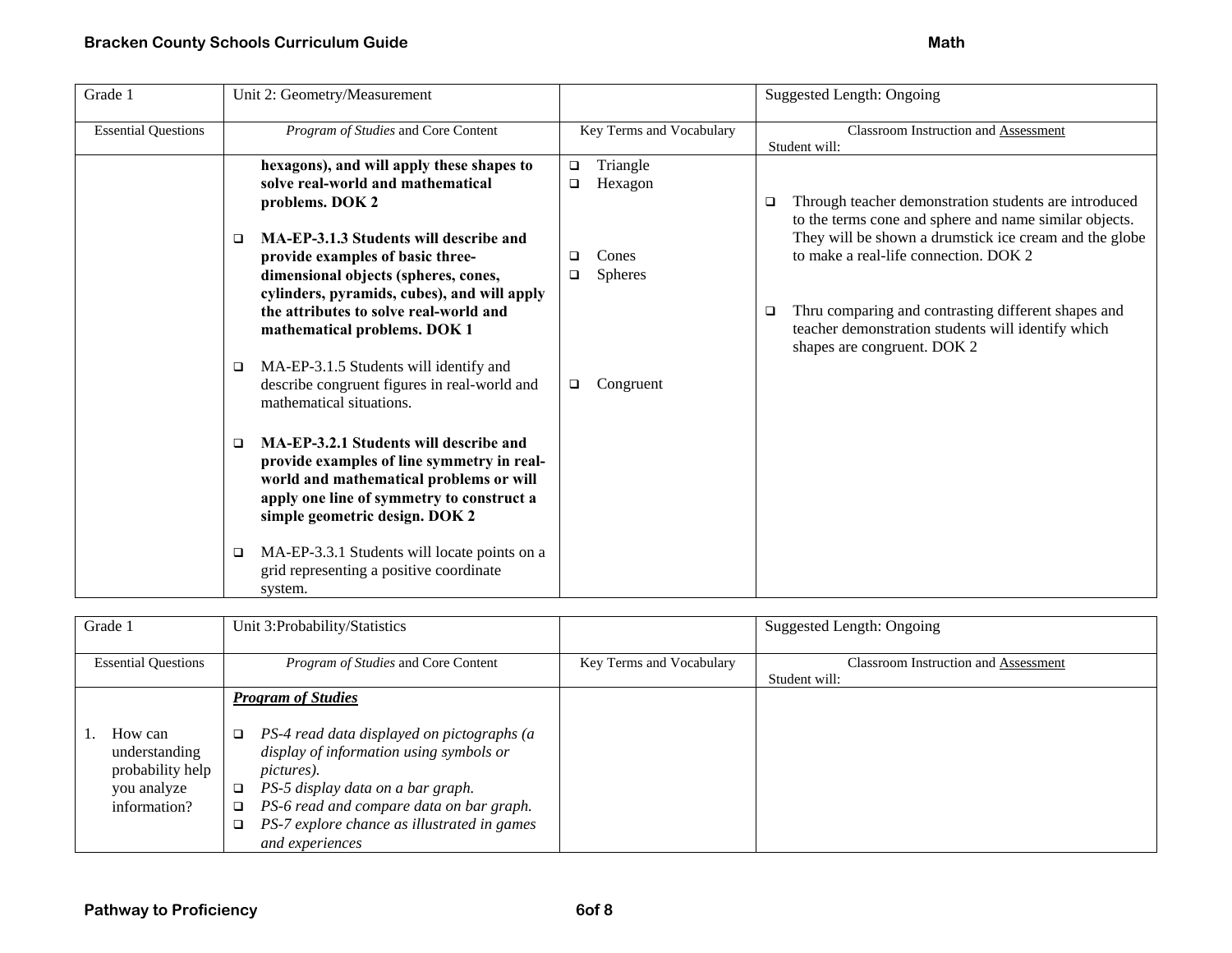| Grade 1                    | Unit 3:Probability/Statistics                                                                                                                                                                                                                            |                                                                                   | <b>Suggested Length: Ongoing</b>                                                                                                                                                                                                                                                                                                                                                                                                                                                 |
|----------------------------|----------------------------------------------------------------------------------------------------------------------------------------------------------------------------------------------------------------------------------------------------------|-----------------------------------------------------------------------------------|----------------------------------------------------------------------------------------------------------------------------------------------------------------------------------------------------------------------------------------------------------------------------------------------------------------------------------------------------------------------------------------------------------------------------------------------------------------------------------|
| <b>Essential Questions</b> | Program of Studies and Core Content                                                                                                                                                                                                                      | Key Terms and Vocabulary                                                          | <b>Classroom Instruction and Assessment</b><br>Student will:                                                                                                                                                                                                                                                                                                                                                                                                                     |
|                            | PS-10 compare chance (probability) as two<br>$\Box$<br>separate events (e.g., likely/unlikely<br>outcomes).                                                                                                                                              |                                                                                   |                                                                                                                                                                                                                                                                                                                                                                                                                                                                                  |
|                            | <b>Core Content</b>                                                                                                                                                                                                                                      |                                                                                   |                                                                                                                                                                                                                                                                                                                                                                                                                                                                                  |
|                            | MA-EP-4.1.1 Students will analyze and<br>$\Box$<br>make inferences from data displays<br>(drawings, tables/charts, tally tables,<br>pictographs, bar graphs, circle graphs with<br>two or three sectors, line plots, two-circle<br>Venn diagrams). DOK 3 | Pictograph<br>$\Box$<br>Bar graph<br>□<br>Data<br>$\Box$<br>Predictions<br>$\Box$ | Each student will be given a penny and a tally sheet to<br>$\Box$<br>compile their data on how many times they flipped head<br>or tails. Students will discuss their results.<br>DOK <sub>2</sub><br>Daily student helper will use tally marks to record each<br>$\Box$<br>student 's lunch choice and the results will be sent to the<br>cafeteria. DOK 2                                                                                                                       |
|                            | MA-EP-4.1.2 Students will collect data.<br>□<br>MA-EP-4.1.3 Students will organize and<br>□<br>display data.<br>MA-EP-4.2.1 Students will determine the<br>□<br>mode (of set of data with no more than one<br>mode) and the range of a set of data.      |                                                                                   | Students will predict which number on the dot cube<br>$\Box$<br>that they will roll the most on the dot cube. They will<br>$\Box$<br>play the dot cube game and record their data on their<br>graph. DOK 2<br>The class will compile the data from the dot cube game<br>$\Box$<br>to design a class bar graph. DOK 2<br>Students will be given an apple and they will count<br>$\Box$<br>apple seeds. They will be given apple cutouts to display<br>their data on a graph. DOK2 |
|                            | MA-EP-4.3.1 Students will pose questions<br>□<br>that can be answered by collecting data<br>MA-EP-4.4.3 Students will describe and give<br>□<br>examples of the probability of an unlikely<br>event (near zero) and a likely event (near                 |                                                                                   | Student will create questions/statements concerning data<br>$\Box$<br>collected. DOK 3<br>Make a list of likely/unlikely events. DOK 2<br>$\Box$                                                                                                                                                                                                                                                                                                                                 |

| Grade 1                    | Unit 4: Algebraic Ideas                    |                          | Suggested Length: Ongoing                             |
|----------------------------|--------------------------------------------|--------------------------|-------------------------------------------------------|
| <b>Essential Questions</b> | <i>Program of Studies</i> and Core Content | Key Terms and Vocabulary | Classroom Instruction and Assessment<br>Student will: |
|                            | <b>Program of Studies</b>                  |                          |                                                       |